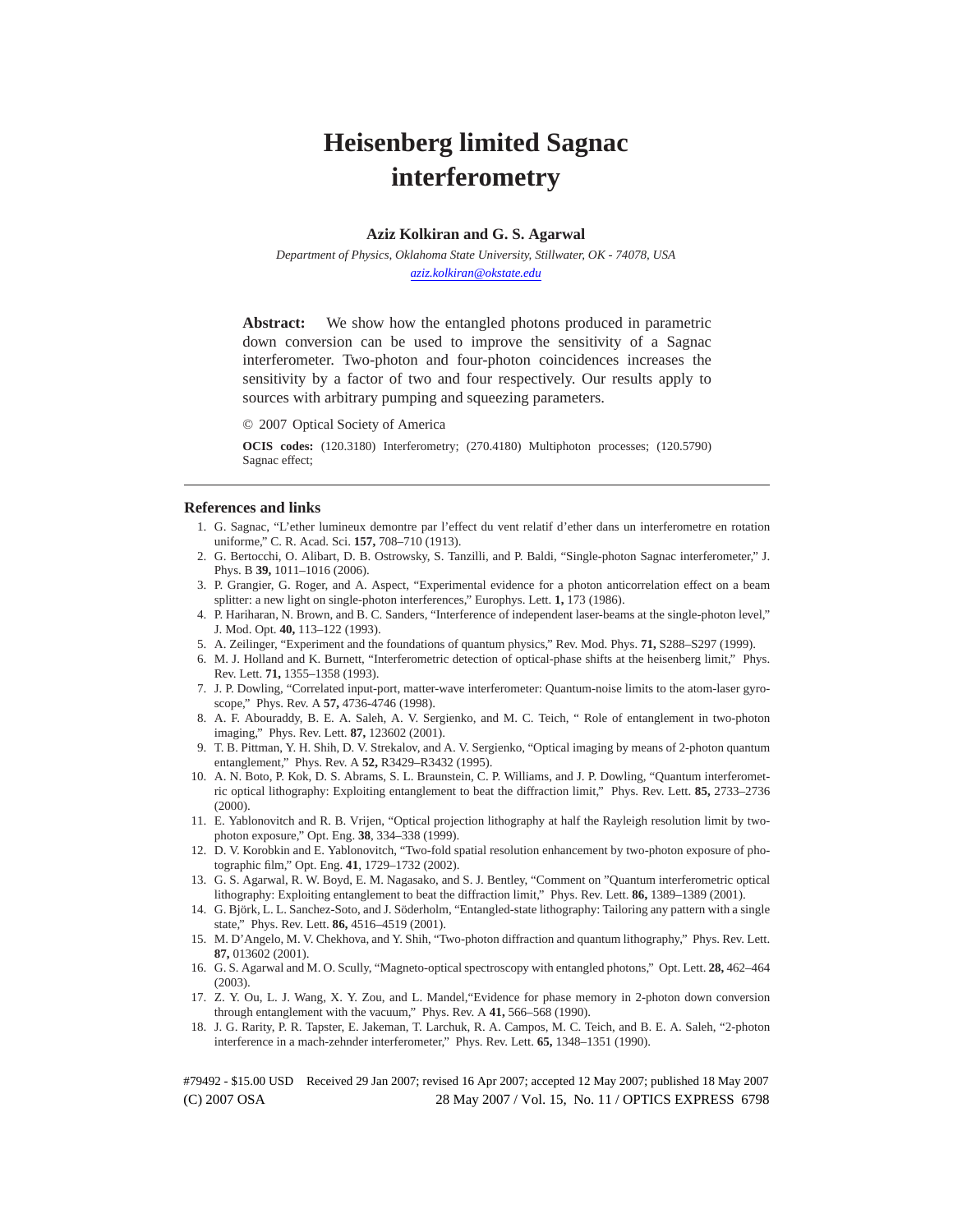- 19. Z. Y. Ou, X. Y. Zou, L. J. Wang, and L. Mandel, "Experiment on nonclassical 4th-order interference," Phys. Rev. A **42,** 2957–2965 (1990).
- 20. K. Edamatsu, R. Shimizu, and T. Itoh, "Measurement of the photonic de Broglie wavelength of entangled photon pairs generated by spontaneous parametric down-conversion," Phys. Rev. Lett. **89,** 213601 (2002).
- 21. M. Eibl, S. Gaertner, M. Bourennane, C. Kurtsiefer, M. Zukowski, and H. Weinfurter, "Experimental observation of four-photon entanglement from parametric down-conversion," Phys. Rev. Lett. **90,** 200403 (2003).
- 22. P. Walther, J. W. Pan, M. Aspelmeyer, R. Ursin, S. Gasparoni, and A. Zeilinger, "De Broglie wavelength of a non-local four-photon state," Nature (London) **429,** 158–161 (2004).
- 23. J. Jacobson, G. Björk, I. Chuang, and Y. Yamomoto, "Photonic de broglie waves," Phys. Rev. Lett. 74, 4835– 4838 (1995).
- 24. O. Steuernagel, "de Broglie wavelength reduction for multiphoton wave packet," Phys. Rev. A **65,** 033820 (2002).
- 25. W. Schleich and M. O. Scully 1984 *Modern Trends in Atomic and Molecular Physics, Proceedings of Les Houches Summer School, Session XXXVIII*, edited by R. Stora and G. Grynberg, North Holland, Amsterdam
- 26. E. J. Post, "Sagnac effect," Rev. Mod. Phys. **39,** 475 (1967).
- 27. F. Jacobs and R. Zamoni, "Laser ring gyro of arbitrary shape and rotation axis," Am. J. Phys. **50,** 659–660 (1982). 28. X. Li, P. L. Voss, J. E. Sharping, and P. Kumar, "Optical-fiber source of polarization-entangled photons in the
- 1550 nm telecom band," Phys. Rev. Lett. **94,** 053601 (2005).
- 29. M. A. Nielsen and I. L. Chuang, *Quantum computation and quantum information*, (Cambridge University Press, Cambridge, 2000).
- 30. C. H. Bennett, D. P. DiVincenzo, J. A. Smolin, and W. K. Wooters, "Mixed-state entanglement and quantum error correction," *Phys. Rev.* A **54,** 3824–3851 (1996).
- 31. M. Caminati, F. De Martini, R. Perris, F. Sciarrino, and V. Secondi, "Nonseparable Werner states in spontaneous parametric down-conversion," *Phys. Rev.* A **73,** 032312 (2006).
- 32. A. Ourjoumtsev, R. Tualle-Brouri, and P. Grangier,"Quantum homodyne tomography of a two-photon fock state," Phys. Rev. Lett. **96,** 213601 (2006).
- 33. G. S. Agarwal, K. W. Chan, R. W. Boyd, H. Cable, and J. P. Dowling "Quantum states of light produced by a high-gain optical parametric amplifier for use in quantum lithography," J. Opt. Soc. Am. B **24,** 270 (2007).
- 34. H. J. Chang, H. Shin, M. N. O'Sullivan-Hale, and R. W. Boyd, "Implementation of subRayleigh lithography using an *N*-photon absorber," J. Mod. Opt. **53,** 2271-2277 (2006).
- 35. H. Lefevre, *The Fiber-Optic Gyroscope*, (Artech House, Boston, 1993).

# **1. Introduction**

When two electromagnetic waves counter-propagate along a circular path in rotation they experience different travel times to complete the path. This induces a phase shift between the two counter-propagating waves proportional to the angular velocity of the rotation. This phase difference is called as the Sagnac effect [1] and in addition to its scientific importance, it has numerous practical applications such as detection and high-precision measurement of rotation. It was studied and used in optics only with lasers until the new work [2] where they demonstrated the single-photon interference in the fiber Sagnac interferometer using spontaneous parametric down conversion as the source of single photons. However, it turns out that the results of interference are no different than with classical sources. This is also true of many interferometric experiments done at the single photon level [3, 4, 5]. Thus a natural question would be –what is the nature of interference if we replace the single photon source by entangled photon pair source. This is what we examine in detail. We find that the sensitivity of Sagnac interferometer could be considerably improved by using correlated photons [6, 7]. We thus bring Sagnac interferometer in the same class as other experiments on imaging [8, 9], lithography [10, 11, 12, 13, 14, 15] and spectroscopy [16].

Parametric down conversion (PDC) is predominant mechanism for experimentalists to create entangled photon pairs as well as single photons. Multi-photon entangled states produced in the down-conversion process is often used in quantum information experiments and applications like quantum cryptography and the Bell inequalities. In particular, demonstrations of two-photon [17, 18, 19, 20] and four-photon [21, 22] interferences are holding promise for realizable applications with entanglement-enhanced performance. The principle of this enhancement lies in the fact that "the photonic de Broglie wavelength" [23] of an ensemble of photons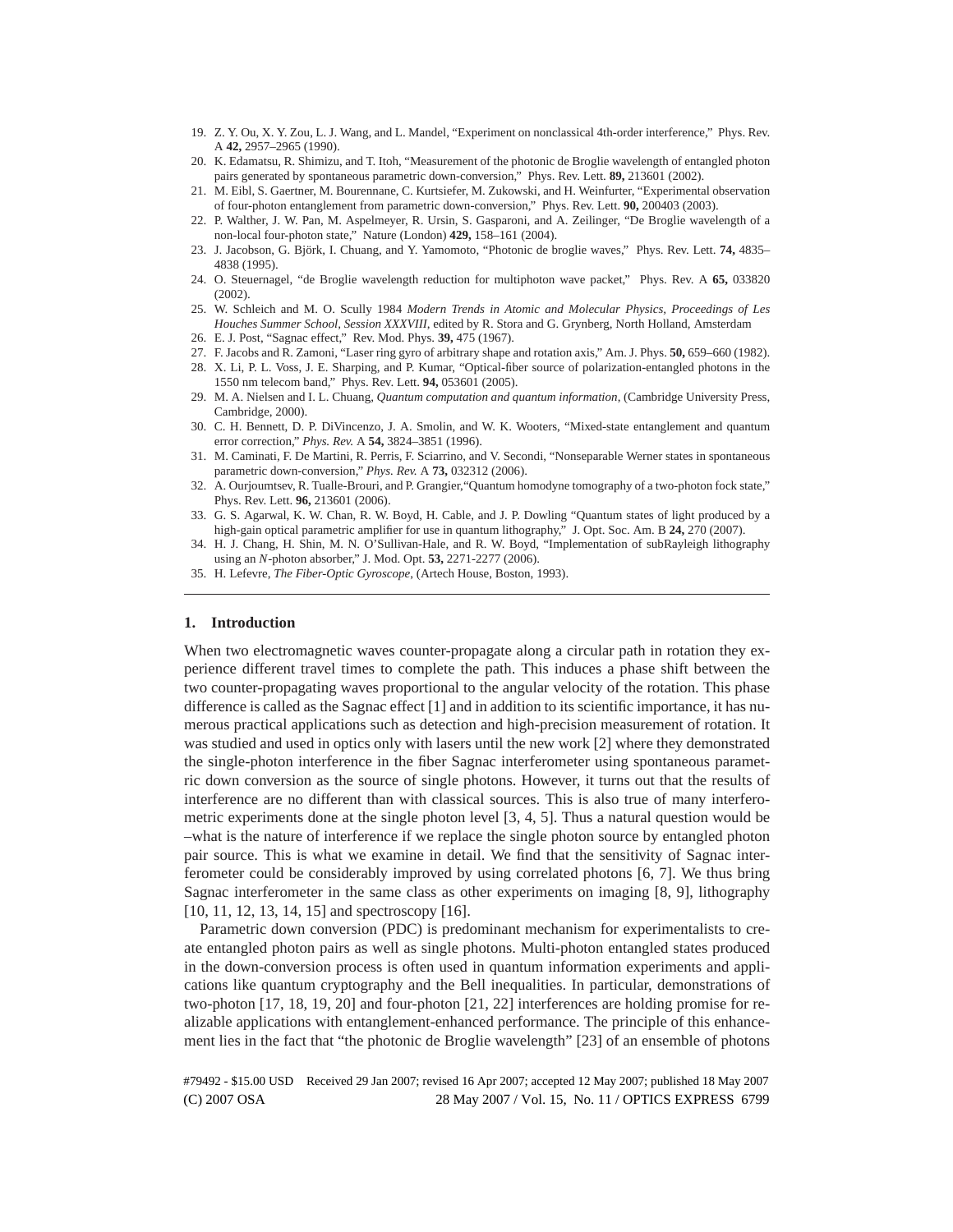with wavelength  $\lambda$  and number of photons *n* can be measured to be  $\lambda/n$  using a special interferometer. Further Steuernagel [24] has proposed the measurement of the reduced de Broglie wavelength of two- and four-photon wave packets.

In this paper we present an analysis of how parametric down converted photons could be useful to increase the rotation sensitivity in Sagnac interferometers. The results show two- and four-fold increase in the sensitivity which can be interpreted as a sign of two- and four-photon interference effect. The organization of the paper is as follows. The Sagnac ring interferometer is described in section 2 and the Sagnac phase shift is derived. In section 3, we analyze interference results with classical and quantum inputs. We compare the results obtained from entangled photon pairs input with classical and single-photon inputs. We show how the twophoton and four-photon coincidences increases the sensitivity in the phase shift. The visibility of the counts are also discussed. We conclude the paper in section 4 with a brief discussion on the disturbances that can effect the transmission of modes in fibers.

## **2. The Sagnac interferometer**

The Sagnac interferometer consists of a ring cavity around which two laser light beams travel in opposite directions on a rotating base. One can form an interference pattern by extracting and heterodyning portions of the two counter-propagating beams to detect the rotation rate of the ring cavity relative to an inertial frame. The position of the interference fringes is dependent on angular velocity of the setup. This dependence is caused by the rotation effectively shortening the path distance of one beams, while lengthening the other. In 1926, a Sagnac interferometer has been used by Albert Michelson and Henry Gale to determine the angular velocity of the Earth. It can be used in navigation as a ring laser gyroscope, which is commonly found on fighter planes, navigation systems on commercial airliners, ships and spacecraft.



Fig. 1. Schematics of a Sagnac ring interferometer.

The Sagnac effect [1] can be understood by considering a circular ring interferometer like the one shown in Fig. 1. The input laser field enters the interferometer at point *P* and split into clockwise (CW) and counterclockwise (CCW) propagating beams by a beam splitter. If the interferometer is not rotating, the beams recombine at point *P* after a time given by

$$
t = \frac{2\pi R}{c},\tag{1}
$$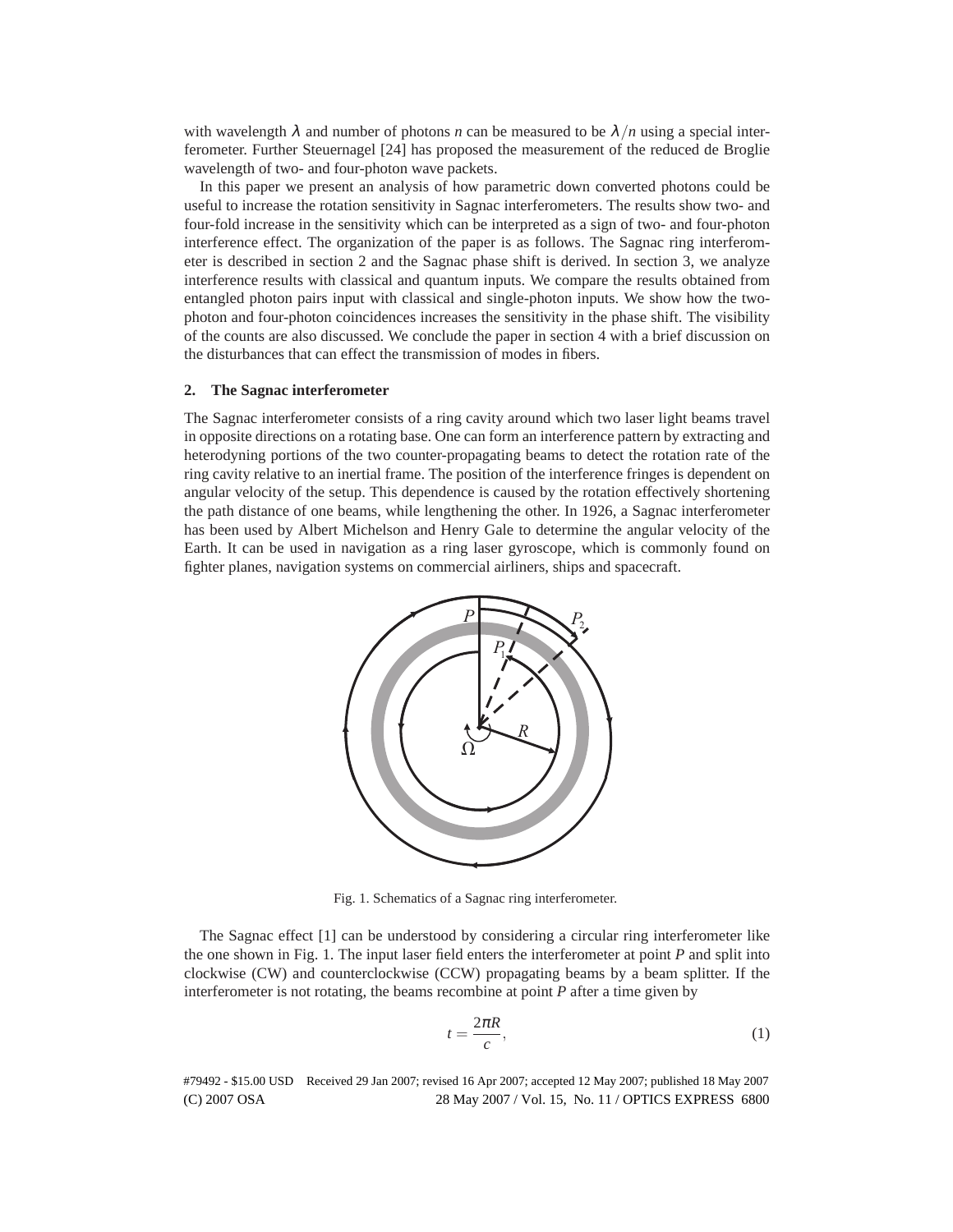where  $R$  is the radius of the circular beam path. However, if the interferometer is rotating with angular velocity  $\Omega$ , about an axis through the center and perpendicular to the plane of the interferometer, then the beams reencounter the beam splitter at different times. The transit times to complete one round trip for CW ( $t_2$  at point  $P_2$ ) and CCW ( $t_1$  at point  $P_1$ ) are given by,

$$
t_1 = \frac{2\pi R}{c + R\Omega},\qquad(2)
$$

$$
t_2 = \frac{2\pi R}{c - R\Omega} \,. \tag{3}
$$

Then one round trip time delay between the two beams is the difference

$$
\Delta t = t_2 - t_1 = \frac{4\pi R^2 \Omega}{c^2 - R^2 \Omega^2} \,. \tag{4}
$$

For non-relativistic perimeter speeds (i.e. reasonable values of *R* and Ω),  $R^2\Omega^2 \ll c^2$ , then

$$
\Delta t = \frac{4\pi R^2 \Omega}{c^2} \,. \tag{5}
$$

The angular phase difference between the two counter propagating waves, the Sagnac effect, can be written as,

$$
\phi = \omega \Delta t = \frac{8\pi}{\lambda c} A\Omega, \qquad (6)
$$

where  $\lambda$  is the wavelength, *c* the light velocity in vacuum, *A* the interferometer area and  $\Omega$ the angular velocity of the interferometer. A more general approach [26, 25, 27] shows that the phase shift does not depend on the shape of the interferometer and it is proportional to the flux of the rotation vector  $\Omega$  through the interferometer enclosed area. Then one can increase the flux by using multi-turn round-trip path like utilizing an optical fiber. In terms of the total length of the optical fiber, *L*, we can recast Eq. (6) into

$$
\phi = \frac{4\pi LR\Omega}{\lambda c}.
$$
\n(7)

Eq. (7) shows that the phase shift induced by rotation of a Sagnac fiber ring interferometer increases linearly with the total length of the optical fiber.

## **3. The Sagnac interferometer with classical and quantum inputs**

#### *3.1. Classical input*

We now consider a Sagnac fiber ring interferometer setup shown in Fig. 2. The two input ports 1 and 2 are mixed by a 50/50 beam splitter and sent through a rotating loop of fiber in the opposite direction. Then the beams recombine at the beam splitter and come out from the ports they entered. The rotation induces the phase difference  $\phi$  given by the Eq. (7). If we choose the transmission and reflection coefficients of the beam splitter as  $t = 1/\sqrt{2} = t'$ ,  $r = i/\sqrt{2} = r'$ then the entire setup transforms the input field  $E_{in}$  into the output fields  $E_1$  and  $E_2$  by

$$
E_1 = r' r E_{in} e^{-i\omega t_2} + t^2 E_{in} e^{-i\omega t_1} = E_{in} e^{-i\omega t_2} i e^{i\phi/2} \sin(\phi/2), \tag{8}
$$

$$
E_2 = r t E_{in} e^{-i\omega t_1} + t' r E_{in} e^{-i\omega t_2} = E_{in} e^{-i\omega t_2} i e^{i\phi/2} \cos(\phi/2),
$$
(9)

where  $\omega$  is the frequency of the input field. The intensity measurements at the detectors  $D_1$  and *D*<sup>2</sup> becomes

$$
I_1 = |E_1|^2 = |E_{in}|^2 \sin^2(\phi/2), \qquad (10)
$$

$$
I_2 = |E_2|^2 = |E_{in}|^2 \cos^2(\phi/2), \tag{11}
$$

respectively.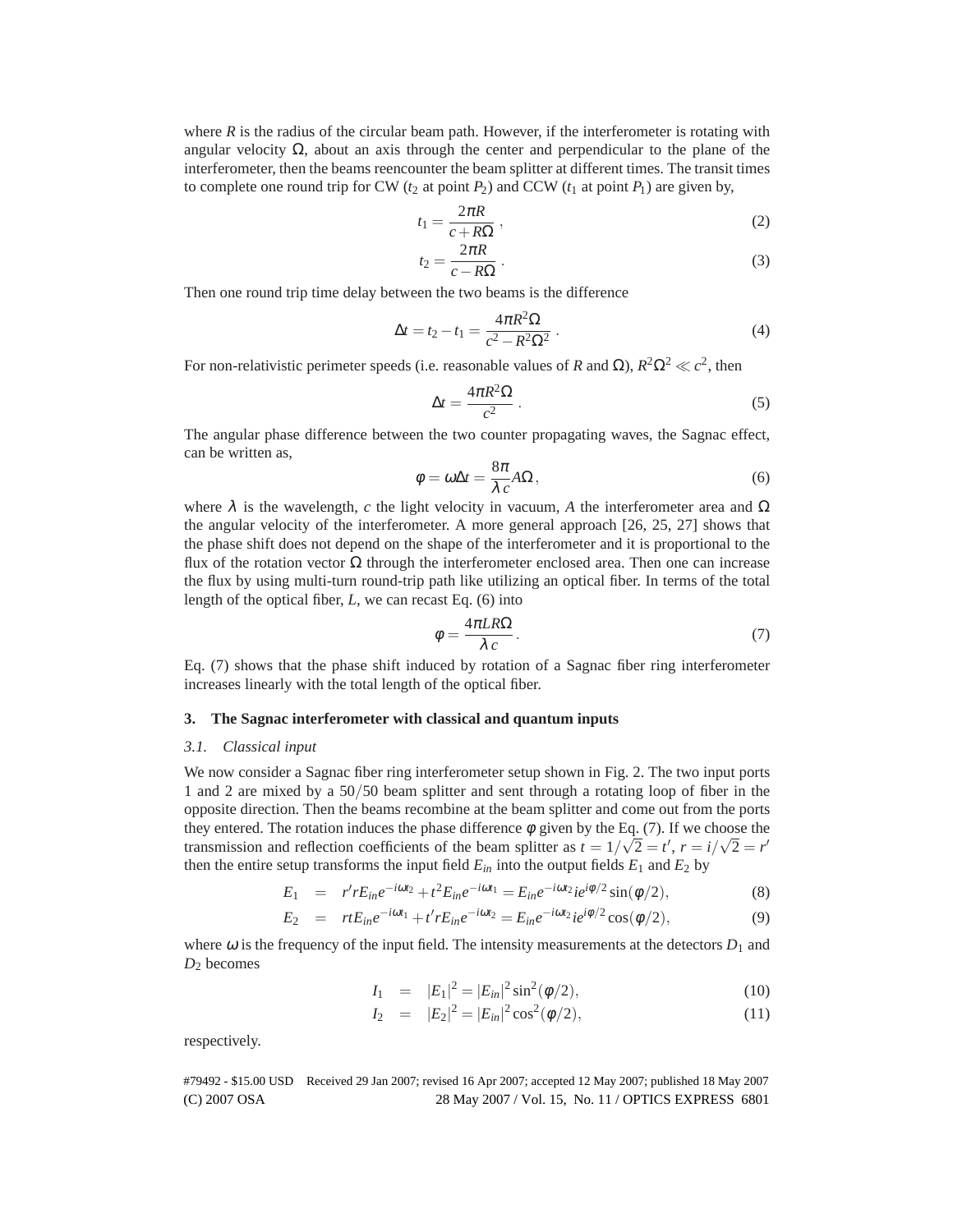

Fig. 2. The Sagnac interferometer setup with classical input. The input field *Ein* is separated by the beam splitter into two counter-propagating waves *tEin* and *rEin*. Because of the rotation they end up at the beam splitter at different times  $(t_1, t_2)$ .



Fig. 3. The equivalent optical network diagram of the Sagnac interferometer for quantized fields. "φ " represents the phase shift provided by the rotating loop of the interferometer. The detectors  $D_3$  and  $D_4$  with the extra beam splitters (dashed lines) are to be used for four-photon coincidence counting.

## *3.2. Quantum inputs*

Now we analyze the results with quantized fields. Figure 3 shows the equivalent optical network diagram of the interferometer. We denote  $a_1$  and  $a_2$  as the input mode operators. The two beam splitters represent double-use of the actual beam splitter. The output modes  $b_1$  and  $b_2$  are related to the input modes by

$$
\begin{pmatrix}\nb_1 \\
b_2\n\end{pmatrix} = \frac{1}{\sqrt{2}} \begin{pmatrix} 1 & i \\
i & 1 \end{pmatrix} \begin{pmatrix} 1 & 0 \\
0 & e^{i\phi} \end{pmatrix} \frac{1}{\sqrt{2}} \begin{pmatrix} 1 & i \\
i & 1 \end{pmatrix} \begin{pmatrix} a_1 \\
a_2 \end{pmatrix},
$$
\n
$$
= ie^{i\phi/2} \begin{pmatrix} -\sin(\phi/2) & \cos(\phi/2) \\
\cos(\phi/2) & \sin(\phi/2) \end{pmatrix} \begin{pmatrix} a_1 \\
a_2 \end{pmatrix},
$$
\n(12)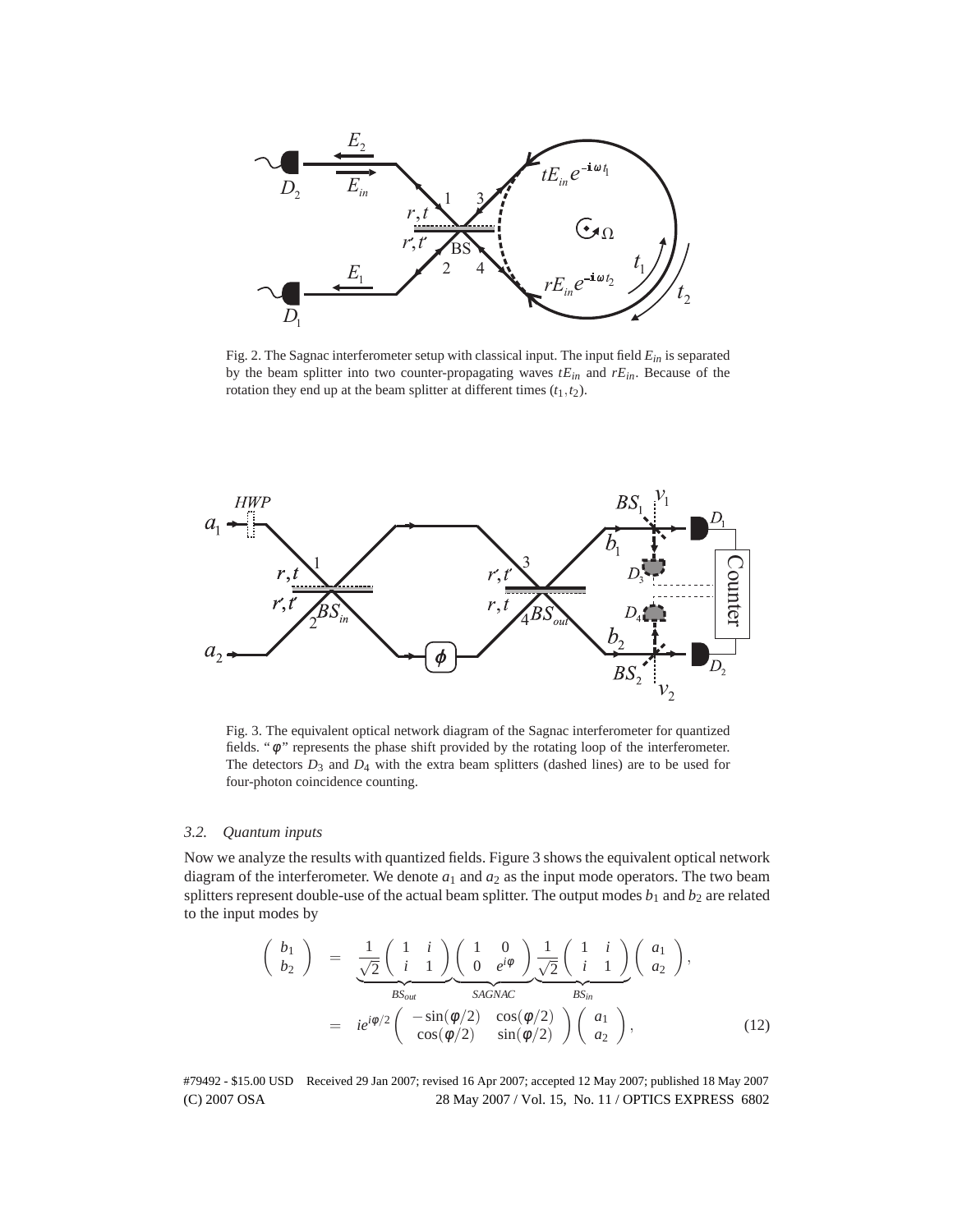where the global phase  $ie^{i\phi/2}$  can be dropped. The use of half-wave plate ( $HWP$ ) is required when the input ports have polarizations orthogonal to each other. Now the input and output modes are related to each other by the linear transformation,

$$
b_i = \sum_{j=1}^{2} S_{ij} a_j,
$$
\n(13)

where the matrix *S* of the coefficients  $S_{ij}$  is known as the scattering matrix associated with the network. In fact, Eq. (13) refers to the Heisenberg picture, where the state vectors are constant while operators evolve. Therefore, without knowing the Hamiltonian that describes the evolution by the unitary operator *U* on the state vectors, by using the dynamics of the operators

$$
a_i \rightarrow b_i = \sum_{j=1}^{2} S_{ij} a_j \equiv U^{\dagger} a_i U, \qquad (14)
$$

$$
a_i^{\dagger} \rightarrow b_i^{\dagger} = \sum_{j=1}^{2} S_{ij}^* a_j^{\dagger} \equiv U^{\dagger} a_i^{\dagger} U,\tag{15}
$$

one can calculate the probabilities for detecting certain number of photons at certain outputs.

Now, let us analyze the rotation sensitivity to the phase shift " $\phi$ " for some Fock state inputs. We denote *n*-photons in mode  $a_1$  and *m*-photons in mode  $a_2$  by  $\vert nm \rangle$ . First, we begin with the input state  $|10\rangle$ , that is a single incident photon in mode  $a_1$  with the other mode in vacuum state. The output state can be written as

$$
U|10\rangle = Ua_1^{\dagger}|00\rangle = Ua_1^{\dagger}U^{\dagger}U|00\rangle = Ua_1^{\dagger}U^{\dagger}|00\rangle.
$$
 (16)

The last equality results from the fact that the interferometer has no effect on the vacuum  $|00\rangle$ . Although we are in the Schrödinger picture, it is perfectly valid to use Eq. (15) with the substitution  $U \to U^{\dagger} \equiv U^{-1}$ . This implies  $S \to S^{\dagger}$  resulting

$$
Ua_i^{\dagger}U^{\dagger} = \sum_{j=1}^{2} S_{ji}a_j^{\dagger}.
$$
 (17)

If we substitute Eq.  $(17)$  into Eq.  $(16)$  and use the scattering matrix given by Eq.  $(12)$ , we find

$$
U|10\rangle = -\sin(\phi/2)|10\rangle + \cos(\phi/2)|01\rangle, \qquad (18)
$$

up to an overall phase. Similarly we can calculate

$$
U|11\rangle = \frac{1}{\sqrt{2}}\sin(\phi)(-|20\rangle + |02\rangle) + \cos(\phi)|11\rangle,
$$
\n(19)

where the input is a pair of photons, one at each of the ports 1 and 2.

#### *3.3. Single-photon input vs. two-photon input*

The Heisenberg picture is convenient for computing the expectation values of photon numbers. For the single photon input  $|10\rangle$ , the intensities at the detectors  $D_1$  and  $D_2$  reads

$$
I_1 \equiv \langle b_1^\dagger b_1 \rangle = \sin^2(\phi/2),\tag{20}
$$

$$
I_2 \equiv \langle b_2^{\dagger} b_2 \rangle = \cos^2(\phi/2), \tag{21}
$$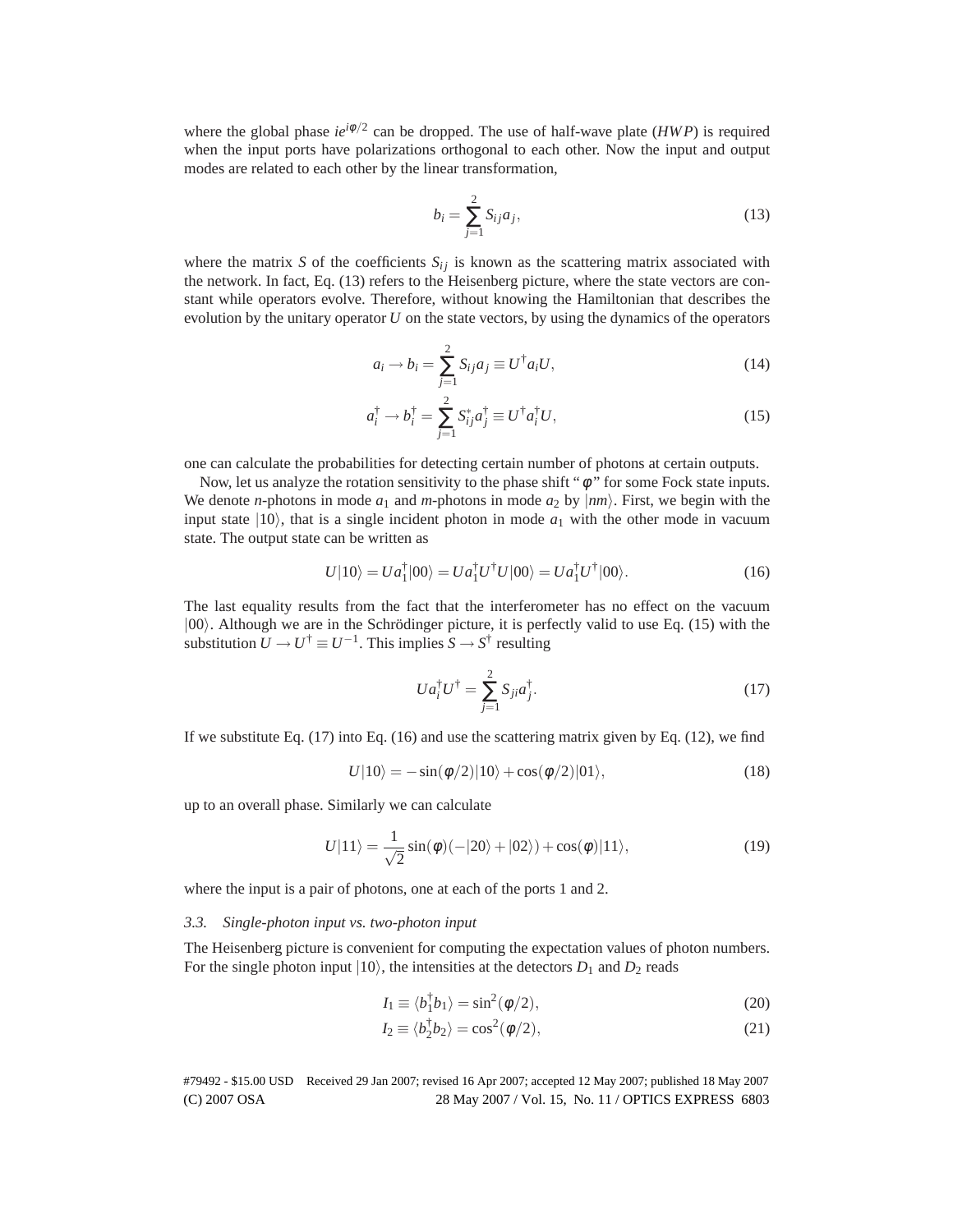whereas for the two-photon input  $|11\rangle$ , we have the single-photon counts at each detector  $\langle b_1^{\dagger} b_1 \rangle = 1 = \langle b_2^{\dagger} b_2 \rangle$ , i.e. there is no interference. On the other hand, by using Eq. (12), we can calculate the two-photon coincidences at the detectors  $D_1$  and  $D_2$ ,

$$
I_{12} \equiv \langle b_1^{\dagger} b_2^{\dagger} b_2 b_1 \rangle = \cos^2(\phi), \tag{22}
$$

which has twofold increase in the fringe pattern. This is also clear from the Schrödinger evolution of the state given by Eq. (19). The reason of this two-fold increase lies in the fact that when the two photons, one from each input port, enter into the loop, they transform into the following two-photon path-entangled state,

$$
|11\rangle \rightarrow \frac{|20\rangle + |02\rangle}{\sqrt{2}} \rightarrow \frac{|20\rangle + e^{i2\phi}|02\rangle}{\sqrt{2}},
$$
\n(23)

which shows a two-fold reduction in the wavelength of source photons. This was nicely demonstrated in the experiment [20] using photon pairs (biphotons) generated by spontaneous PDC.

# *3.4. Entangled photon pairs*

We now discuss how the results given by Eqs. (10) and (11) are modified under conditions of arbitrary pumping, if we work with down-converted photons. To avoid coupling losses to a fiber, entangled photon pairs can also be generated inside a fiber at telecom wavelengths. This has been demonstrated by Kumar and coworkers [28]. The state produced in nondegenerate parametric down conversion can be written as

$$
|\psi\rangle = \frac{1}{\cosh r} \sum_{n=0}^{\infty} \left(-e^{i\theta} \tanh r\right)^n |n\rangle_1 |n\rangle_2.
$$
 (24)

This state can be generated mathematically by applying the two-mode squeeze operator  $\hat{S}$  =  $\exp(\rho^* a_1 a_2 - \rho a_1^{\dagger} a_2^{\dagger})$  on vacuum, where  $\rho = re^{i\theta}$  is the complex interaction parameter (also known as the squeezing parameter) proportional to the nonlinearity of the crystal, the pump amplitude and the crystal length. Polarization of photon pairs in the noncollinear type-I and the collinear type-II down-conversion are the same and orthogonal respectively. At first glance, it is easy to see that this state is nonseparable ( $\equiv$  entangled) to a product of states of mode 1 and mode 2. It is already in Schmidt-decomposed form with a Schmidt number higher than 1 for *r* > 0, which is a measure of entanglement [29]. Moreover one can calculate the *Entropy of Entanglement* [30],  $E = -Tr_2 \rho \log_2 \rho$  as a function of *r*,

$$
E = \cosh^2 r \log_2(\cosh^2 r) - \sinh^2 r \log_2(\sinh^2 r). \tag{25}
$$

The amount of entanglement given by Eq. (25) is approximately linear in *r* showing that the state in Eq. (24) is fully entangled for  $r \rightarrow \infty$ .

When the input modes are in the state given by the Eq.  $(24)$  the output detectors  $D_1$  and  $D_2$ read the single counts

$$
I_1 \equiv \langle b_1^{\dagger} b_1 \rangle = \sinh^2 r = \langle b_2^{\dagger} b_2 \rangle \equiv I_2,\tag{26}
$$

which does not give any information on the rotation. On the other hand, the two-photon coincidence counts, after subtracting independent counts, normalized over the product of single counts at each detector becomes,

$$
g_{12}^2 = \frac{\langle b_1^\dagger b_2^\dagger b_2 b_1 \rangle}{\langle b_1^\dagger b_1 \rangle \langle b_2^\dagger b_2 \rangle} - 1 = \cos^2(\phi) \coth^2 r,\tag{27}
$$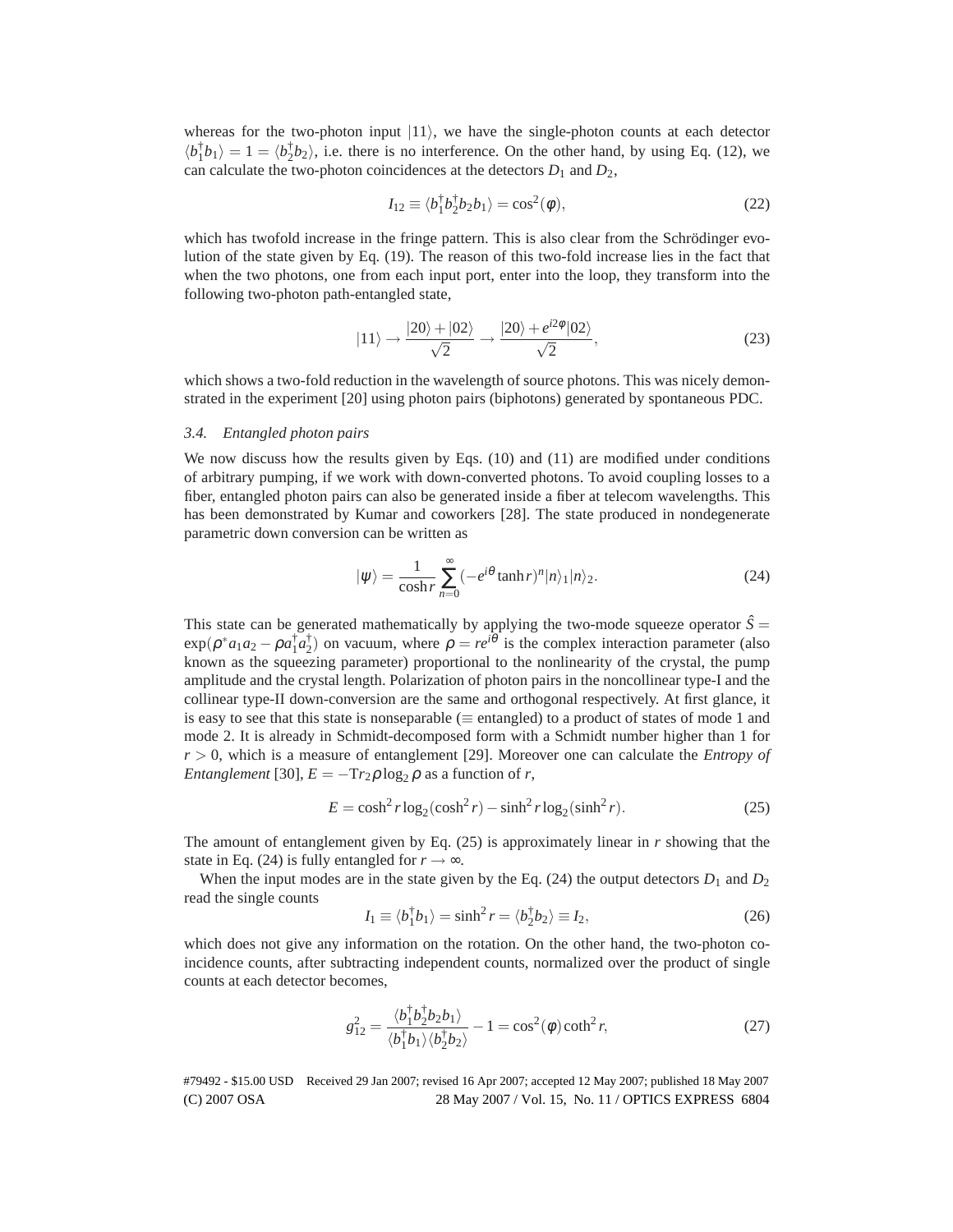

Fig. 4. Normalized four-photon probability in coincidence in 2-by-2 (solid line) and 3-by-1 (dashed line) detection scheme described by Eqs. (32) and (34) respectively.

which is twice more sensitive to the rotation than the result in Eq. (20) with 100% visibility. The signal itself depends on *r* and it is most significant when  $r \approx 1$ . The regime with an interaction parameter value of  $r = 1.39$  has already been reached in the experiment [31].

On the other hand, we can employ a different measurement –the projective measurement,

$$
P_2 = \text{Tr}[|11\rangle\langle11|\rho(\phi)] \equiv |\langle11|U|\psi\rangle|^2
$$
  
= 
$$
\frac{\tanh^2 r}{\cosh^2 r} \cos^2(\phi),
$$
 (28)

which is the probability of detecting two photons, one at each detector operating in coincidence. Here the state  $\rho(\phi) = U|\psi\rangle\langle\psi|U^{\dagger}$  is the evolved density matrix corresponding to the state given in Eq.  $(24)$ . This probability can be easily calculated by utilizing the Schrödinger picture evolution of the state vector  $|11\rangle$  given in Eq. (19). The expression in Eq. (28) is a pure twophoton interference effect showing by halving the de Broglie wavelength of the source photons. Thus, the two-photon coincidences by using the state in Eq. (24) shows two-fold increase in the sensitivity of the phase measurement.

The next question is– can we increase the sensitivity further by measuring higher order coincidences? We suggest employment of four single-photon detectors  $D_i$  ( $i = 1, 2, 3, 4$ ) as depicted in Fig. 3. We note that in a recent experiment [32] the tomography of the Fock state  $|2\rangle$  was done by letting the two photons propagate in different directions and by single photon detectors. For detection of multi-photons, it is easier to use single photon detectors. We examine the coincidence of clicking four detectors i.e. the probability of the state  $|1_{D_1} 1_{D_3} 1_{D_2} 1_{D_4} \rangle$  where  $D_i$ 's denote the modes that goes into the corresponding detectors. This requires the state in modes  $b_1$ and  $b_2$  before the beam splitters  $BS_1$  and  $BS_2$  to be in a four-photon subspace. We now outline this calculation. The four-photon coincidence detection probability is given by

$$
P_4 = |\langle 1_{D_1} 1_{D_3} 1_{D_2} 1_{D_4} | U_B U_S | \psi, 0_{\nu_1} 0_{\nu_2} \rangle|^2
$$
  
=  $\langle 1_{D_1} 1_{D_3} 1_{D_2} 1_{D_4} | U_B U_S | \psi, 0_{\nu_1} 0_{\nu_2} \rangle \langle \psi, 0_{\nu_1} 0_{\nu_2} | U_S^{\dagger} U_B^{\dagger} | 1_{D_1} 1_{D_3} 1_{D_2} 1_{D_4} \rangle,$  (29)

where the state  $|\psi, 0_{\nu_1} 0_{\nu_2}\rangle$  represents the tensor product of the state (24) with the vacuum ports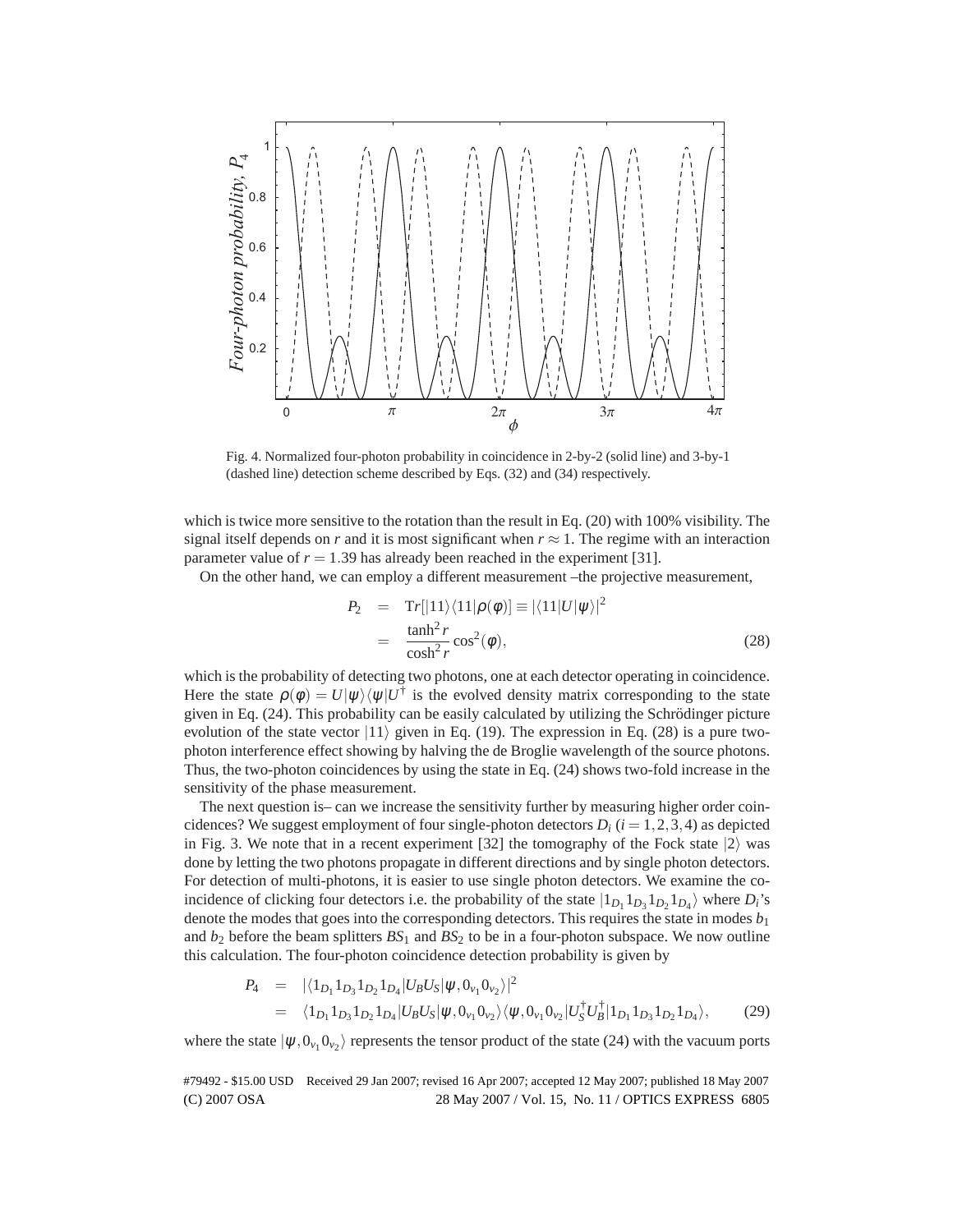$v_1$  and  $v_2$  at the beam splitters  $BS_1$  and  $BS_2$ . The unitary operators  $U_S$  and  $U_B$  represent the evolution of the states inside the Sagnac interferometer and the two beam splitters  $BS_1$  and  $BS_2$ respectively. First, we begin by calculating the inverse evolution

$$
U_B^{\dagger} |1_{D_1} 1_{D_3} 1_{D_2} 1_{D_4} \rangle = U_B^{\dagger} D_1^{\dagger} D_3^{\dagger} D_2^{\dagger} D_4^{\dagger} U_B U_B^{\dagger} |0000\rangle
$$
  
\n
$$
= (t_1^* b_1^{\dagger} + r_1'^* v_1^{\dagger}) (t_2^* b_2^{\dagger} + r_2'^* v_2^{\dagger}) (r_1^* b_1^{\dagger} + t_1'^* v_1^{\dagger}) (r_2^* b_2^{\dagger} + t_2'^* v_2^{\dagger}) |0000\rangle
$$
  
\n
$$
= t_1^* t_2^* r_1^* r_2^* b_1^{\dagger 2} b_2^{\dagger 2} |0000\rangle + ...,
$$
 (30)

where we take only four-photon state in modes  $b_1$  and  $b_2$  because other terms are irrelevant in our calculation. Here *ti*'s and *ri*'s are transmittance and reflectance coefficients of the beam splitter *BS<sub>i</sub>* ( $i = 1, 2$ ). Next, we operate  $U_S^{\dagger}$  on the resultant state above,

$$
U_{S}^{\dagger}t_{1}^{*}t_{2}^{*}r_{1}^{*}r_{2}^{*}b_{1}^{\dagger 2}b_{2}^{\dagger 2}|0000\rangle = t_{1}^{*}t_{2}^{*}r_{1}^{*}r_{2}^{*}U_{S}^{\dagger}b_{1}^{\dagger 2}b_{2}^{\dagger 2}U_{S}U_{S}^{\dagger}|0000\rangle
$$
  
\n
$$
= t_{1}^{*}t_{2}^{*}r_{1}^{*}r_{2}^{*}\left(-\sin(\phi/2)a_{1}^{\dagger} + \cos(\phi/2)a_{2}^{\dagger}\right)^{2}
$$
  
\n
$$
\times \left(\cos(\phi/2)a_{1}^{\dagger} + \sin(\phi/2)a_{2}^{\dagger}\right)^{2}|0000\rangle
$$
  
\n
$$
= \left(\frac{1}{2}\sin(\phi)(-a_{1}^{\dagger 2} + a_{2}^{\dagger 2}) + \cos(\phi)a_{1}^{\dagger}a_{2}^{\dagger}\right)^{2}|0000\rangle
$$
  
\n
$$
= \frac{1}{2}[1 + 3\cos(2\phi)]|2200\rangle + ..., \qquad (31)
$$

where we use the transformation given by Eq. (12) between the modes  $a_1$ ,  $a_2$  and  $b_1$ ,  $b_2$ . In the last line of the Eq.  $(31)$  the first two modes are  $a_1$  and  $a_2$ , while the last two modes are the vacuum modes of the beam splitters  $BS_1$  and  $BS_2$ . In the last line of Eq. (31) we take only the state which has equal number of photons in modes  $a_1$  and  $a_2$  because the input state  $|\psi\rangle$  is a pair photon state which is given in Eq. (24). Therefore the absolute square of the inner product of the resultant state given in the Eq. (31) with  $|\psi, 0_{\nu_1} 0_{\nu_2}\rangle$  gives us the four-photon coincidence probability

$$
P_4 = \frac{\tanh^4 r}{\cosh^2 r} |t_1 t_2 r_1 r_2|^2 \frac{1}{4} [1 + 3\cos(2\phi)]^2.
$$
 (32)

The result given by Eq. (32) shows a reduction in the period of fringes by developing smaller peaks as depicted in Fig. 4. The phase sensitivity shows a four-fold increase w.r.t. the result in Eq. (20) obtained by single-photon input.

The four-photon coincidence detection can be done in an alternative way as depicted in figure 5. Here, three of the four photons are to be detected in the upper output channel  $b_1$  while the fourth one goes into the detector placed in the lower output channel  $b<sub>2</sub>$ . This time, we place the two extra beam splitters  $BS_1$  and  $BS_2$  to split up the three photons into single photons before they arrive at the detectors  $D_1, D_2$  and  $D_3$ . Now, we begin with the evolution of the four-photon subspace term  $|22\rangle$  provided by the input state  $|\psi\rangle$ ,

$$
|22\rangle = \frac{a_1^{\dagger 2}}{\sqrt{2}} \frac{a_2^{\dagger 2}}{\sqrt{2}} |00\rangle \longrightarrow \frac{1}{2} \left( \frac{i u^{\dagger} + l^{\dagger}}{\sqrt{2}} \right)^2 \left( \frac{u^{\dagger} + i l^{\dagger}}{\sqrt{2}} \right)^2 |00\rangle
$$
  
\n
$$
\longrightarrow -\frac{1}{8} \left\{ \left( \frac{i b_1^{\dagger} + b_2^{\dagger}}{\sqrt{2}} \right)^4 + e^{i 4 \phi} \left( \frac{b_1^{\dagger} + i b_2^{\dagger}}{\sqrt{2}} \right)^4 + 2 e^{i 2 \phi} \left( \frac{i b_1^{\dagger} + b_2^{\dagger}}{\sqrt{2}} \right)^2 \left( \frac{b_1^{\dagger} + i b_2^{\dagger}}{\sqrt{2}} \right)^2 \right\} |00\rangle
$$
  
\n
$$
= \frac{1}{4} \left\{ e^{i 2 \phi} \sin(2 \phi) b_1^{\dagger 3} b_2^{\dagger} + \cdots \right\} |00\rangle
$$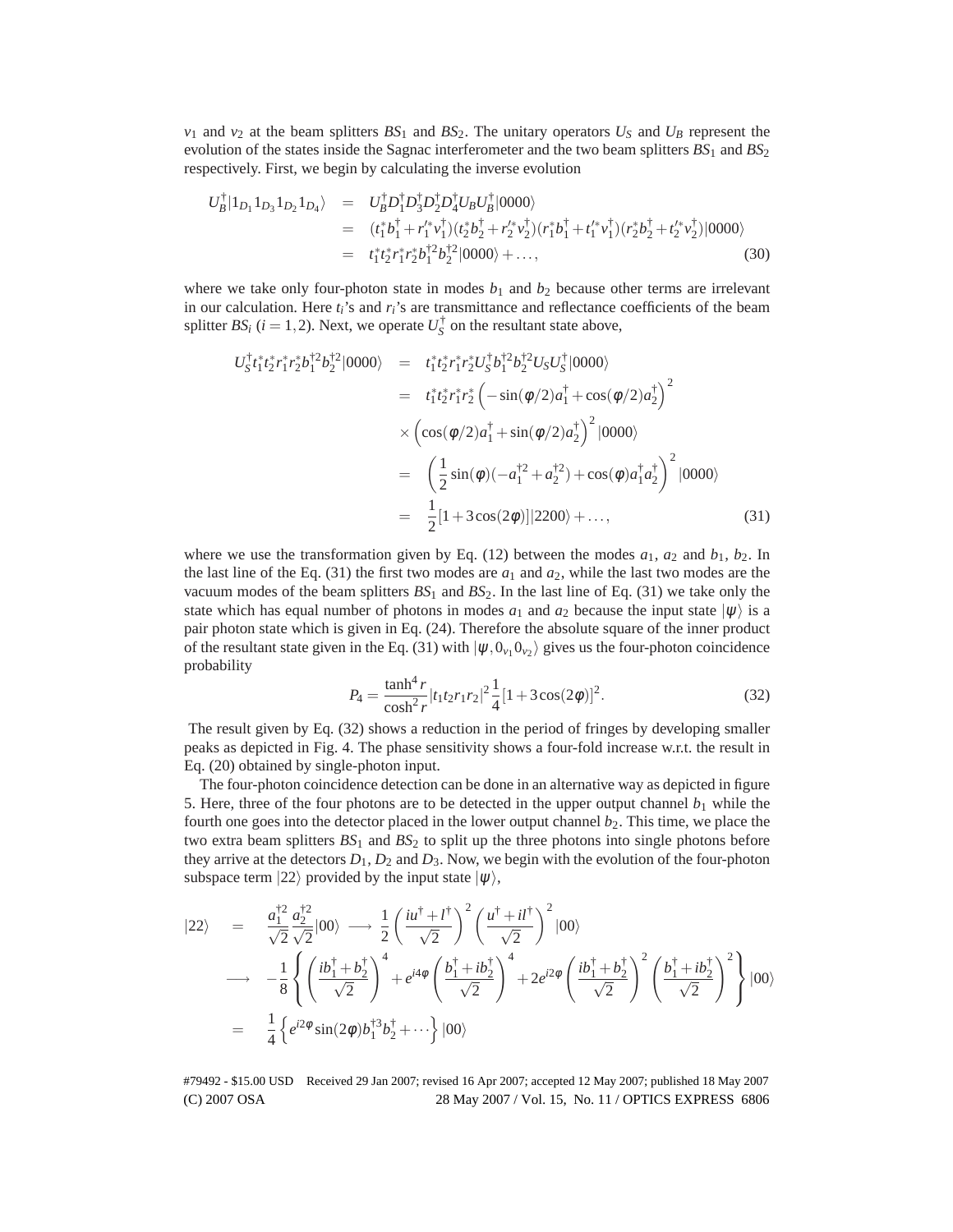

Fig. 5. The Sagnac interferometer setup for four-photon coincidence detection in 3-by-1 scheme.

$$
\rightarrow \frac{e^{i2\phi}}{4}\sin(2\phi)\left\{\left(r_1d_1^{\dagger}+t_1(r_2d_2^{\dagger}+t_2d_3^{\dagger})\right)^3b_2^{\dagger}\right\}|0000\rangle
$$
\n
$$
=\frac{e^{i2\phi}}{4}\sin(2\phi)\left\{6r_1t_1^2r_2t_2d_1^{\dagger}d_2^{\dagger}d_3^{\dagger}b_2^{\dagger}+\cdots\right\}|0000\rangle
$$
\n
$$
=\frac{3}{2}e^{i2\phi}\sin(2\phi)r_1t_1^2r_2t_2|1111\rangle. \tag{33}
$$

The arrow in the first line represents the evolution of the input modes into the interferometer after  $BS_{in}$ , while the second arrow shows further evolution of the modes by the phase shift  $\phi$ and *BSout*. In the third line we omit the terms giving photons in the channels other than three in  $b_1$  and one in  $b_2$ . The fourth line shows how the channel  $b_1$  split up into the modes  $d_1$ ,  $d_2$ and  $d_3$  going into the detectors  $D_1$ ,  $D_2$  and  $D_3$  respectively and since we are considering only one photon per detector we omit the other terms in the following line. In the last line we obtain the state corresponding to the four-photon coincidence detection in 3-by-1 scheme. Then, we calculate the probability of four-photon coincidence to be,

$$
P_4^{(3by1)} = \frac{\tanh^4 r}{\cosh^2 r} |t_1^2 t_2 r_1 r_2|^2 \frac{9}{4} \sin^2(2\phi).
$$
 (34)

The normalized plot of this probability is shown in Fig. 4. Note that all the peaks are even in the interference pattern showing a pure four-fold increase in the sensitivity. We note that Steuernagel has a similar result in his work [24] on reduced de Broglie wavelength using precisely two photon events at each detector. In our proposal above we use single photon detectors to do four-photon coincidence. Currently efforts are on to find efficient nonlinear absorbers so that these could be used for detection of the precise number of photons [12, 33, 34].

# **4. Conclusion**

There are advantages of using single photon interferometer as then the unwanted effects due to nonlinearities are avoided. However the integration time becomes long so that one can achieve the same level of sensitivity as classical interferometers [35]. What we are demonstrating is that we get superresolution relative to what is obtained by the usage of single photons. We think that